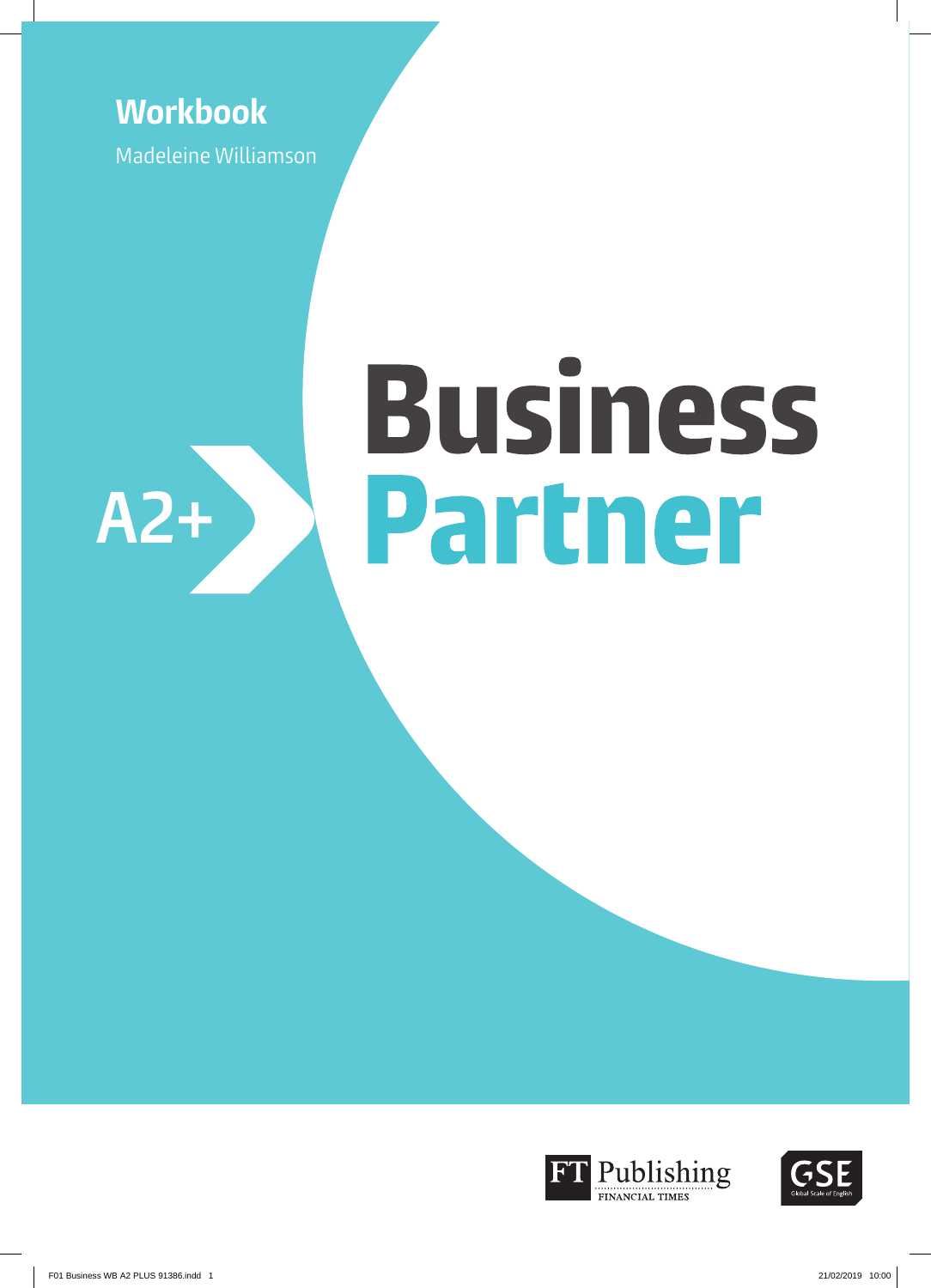## **Contents**

| <b>UNIT 1 &gt; TRAVELLING FOR WORK</b> |                                     |  |      |  |
|----------------------------------------|-------------------------------------|--|------|--|
| <b>Vocabulary</b>                      | Transport, accommodation and travel |  | p.4  |  |
| Grammar                                | Comparatives and superlatives       |  | p.5  |  |
| Reading                                | Events management                   |  |      |  |
| <b>Functional language</b>             | Making small talk                   |  | p.7  |  |
|                                        | Explaining and solving IT problems  |  |      |  |
| <b>Writing</b>                         | Email - Asking for information      |  | p.8  |  |
| <b>Pronunciation</b>                   | 1.2 The letter 'r'                  |  | p.44 |  |
|                                        | 1.3 Showing interest in small talk  |  |      |  |

| UNIT 2 > BUSINESS LOCATION |                                                                |      |  |  |  |
|----------------------------|----------------------------------------------------------------|------|--|--|--|
| <b>Vocabulary</b>          | Location                                                       | p.9  |  |  |  |
| Grammar                    | enough and too                                                 | p.10 |  |  |  |
| <b>Listening</b>           | Where to eat                                                   | p.11 |  |  |  |
| <b>Functional language</b> | Checking and clarifying                                        | p.12 |  |  |  |
|                            | Opening a meeting, referring to the agenda and stating purpose |      |  |  |  |
| <b>Writing</b>             | Short communications                                           | p.13 |  |  |  |
| <b>Pronunciation</b>       | 2.1 Syllables and stress                                       | p.45 |  |  |  |
|                            | 2.2 Stress in compound nouns                                   |      |  |  |  |

| UNIT 3 > RETAIL                                |                                   |      |
|------------------------------------------------|-----------------------------------|------|
| <b>Vocabulary</b>                              | Shops and the shopping experience | p.14 |
| Grammar                                        | Past Simple                       | p.15 |
|                                                | Past Continuous                   |      |
| <b>Reading</b>                                 | Retail wonders in Lisbon          | p.16 |
| <b>Functional language</b><br>Solving problems |                                   | p.17 |
|                                                | Signposting a presentation        |      |
| <b>Writing</b>                                 | An online review form             | p.18 |
| <b>Pronunciation</b><br>3.2 Past Simple        |                                   | p.46 |
|                                                | 3.3 Stress in short sentences     |      |

| UNIT 4 > WORK PATTERNS     |                                                        |      |  |  |  |
|----------------------------|--------------------------------------------------------|------|--|--|--|
| <b>Vocabulary</b>          | Describing jobs and contracts                          | p.19 |  |  |  |
| Grammar                    | Present Perfect Simple                                 | p.20 |  |  |  |
| Listening                  | World of work                                          | p.21 |  |  |  |
| <b>Functional language</b> | Facilitating a decision-making meeting                 | p.22 |  |  |  |
|                            | Rescheduling appointments on the phone                 |      |  |  |  |
| <b>Writing</b>             | Confirming arrangements                                | p.23 |  |  |  |
| <b>Pronunciation</b>       | 4.1 Vowel sounds: British English and American English | p.47 |  |  |  |
|                            | 4.2 Present Perfect Simple                             |      |  |  |  |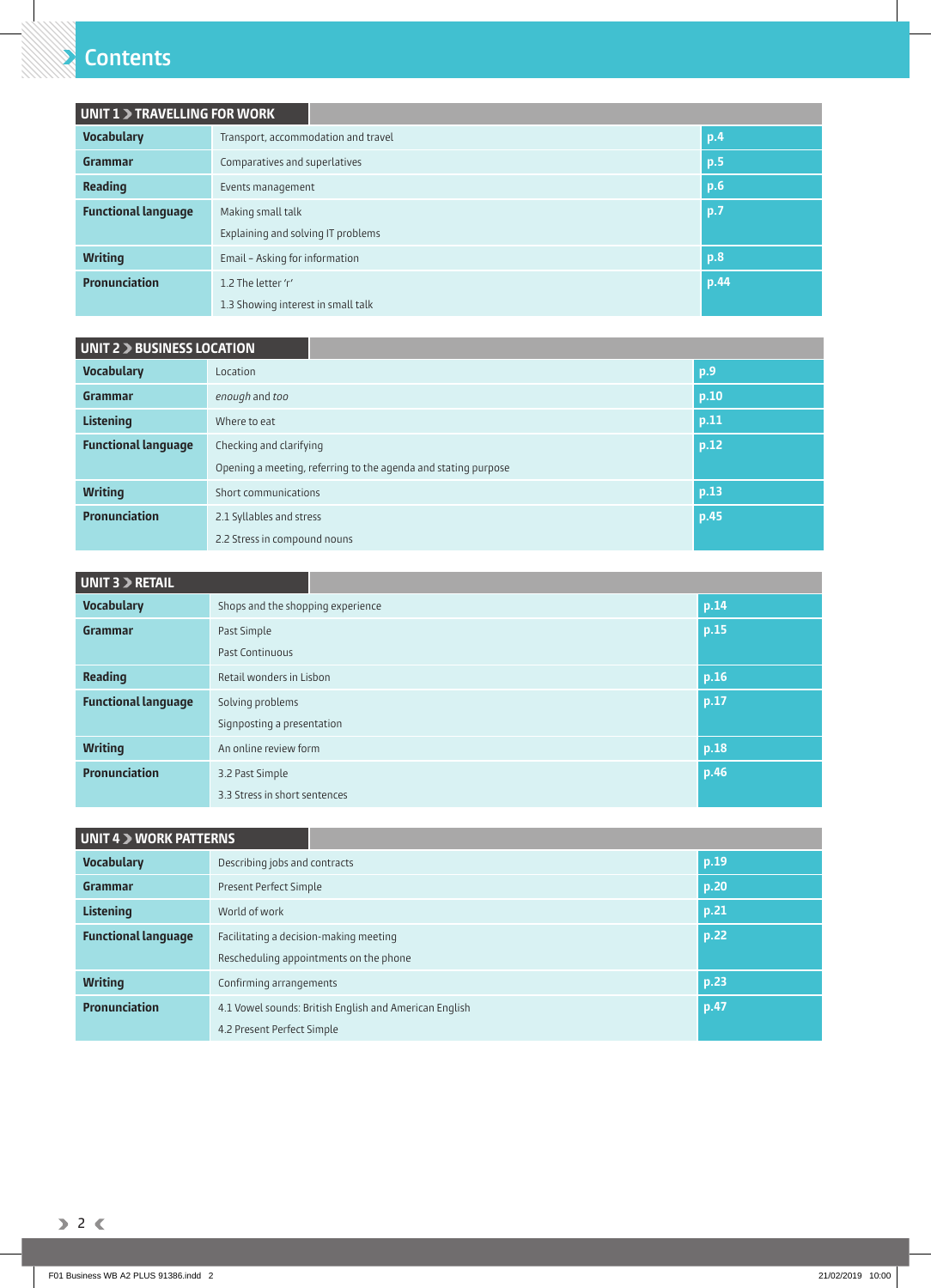| UNIT 5 > MONEY             |                                                       |      |
|----------------------------|-------------------------------------------------------|------|
| <b>Vocabulary</b>          | Money                                                 | p.24 |
| Grammar                    | First conditional                                     | p.25 |
| <b>Reading</b>             | Credit card or cash: Which is better for your pocket? | p.26 |
| <b>Functional language</b> | Agreeing on team roles in meetings                    | p.27 |
|                            | Quoting figures in presentations                      |      |
| <b>Writing</b>             | Letter about a price increase                         | p.28 |
| <b>Pronunciation</b>       | 5.2 Intonation in conditionals                        | p.48 |
|                            | 5.4 Numbers and figures                               |      |

## **UNIT 6 > TEAMWORK**

| <b>Vocabulary</b>          | Teamwork                                                                                          | p.29 |  |
|----------------------------|---------------------------------------------------------------------------------------------------|------|--|
| Grammar                    | Pronouns with some- and every-                                                                    | p.30 |  |
| <b>Listening</b>           | Team-building                                                                                     | p.31 |  |
| <b>Functional language</b> | p.32<br>Encouraging and motivating                                                                |      |  |
|                            | Supporting, building on and questioning ideas                                                     |      |  |
| <b>Writing</b>             | Making requests                                                                                   | p.33 |  |
| <b>Pronunciation</b>       | 6.1 Vowel sounds: $\frac{1}{i}$ , $\frac{1}{i}$ , $\frac{1}{i}$ , $\frac{1}{i}$ and $\frac{1}{i}$ | p.49 |  |
|                            | 6.2 Linking between words                                                                         |      |  |

| UNIT 7 ▶ RESEARCH & DEVELOPMENT                                              |                                                   |      |  |  |  |
|------------------------------------------------------------------------------|---------------------------------------------------|------|--|--|--|
| <b>Vocabulary</b>                                                            | Research and development                          | p.34 |  |  |  |
| Grammar                                                                      | can, have to, need to                             | p.35 |  |  |  |
| <b>Listening</b>                                                             | p.36<br>Robots                                    |      |  |  |  |
| <b>Functional language</b><br>Explaining a procedure clearly and effectively |                                                   | p.37 |  |  |  |
|                                                                              | Signalling and dealing with technical problems    |      |  |  |  |
| <b>Writing</b>                                                               | Preparing slides                                  | p.38 |  |  |  |
| <b>Pronunciation</b><br>7.2 can and can't                                    |                                                   | p.50 |  |  |  |
|                                                                              | 7.3 Phrasing and pausing when giving instructions |      |  |  |  |

| <b>UNIT 8 &gt; GREEN SOLUTIONS</b> |                                                      |      |
|------------------------------------|------------------------------------------------------|------|
| <b>Vocabulary</b>                  | The environment                                      | p.39 |
| Grammar                            | should and could for advice and suggestions          | p.40 |
| Reading                            | Green and pleasant Curitiba                          | p.41 |
| <b>Functional language</b>         | Giving and receiving feedback                        | p.42 |
|                                    | Managing a Q&A session                               |      |
| <b>Writing</b>                     | An intranet update                                   | p.43 |
| <b>Pronunciation</b>               | 8.1 Vowel sounds: $/3I/$ , $/U/$ , $/UI/$ and $/3U/$ | p.51 |
|                                    | 8.2 should and could                                 |      |

Answer key p.52 Audioscripts p.60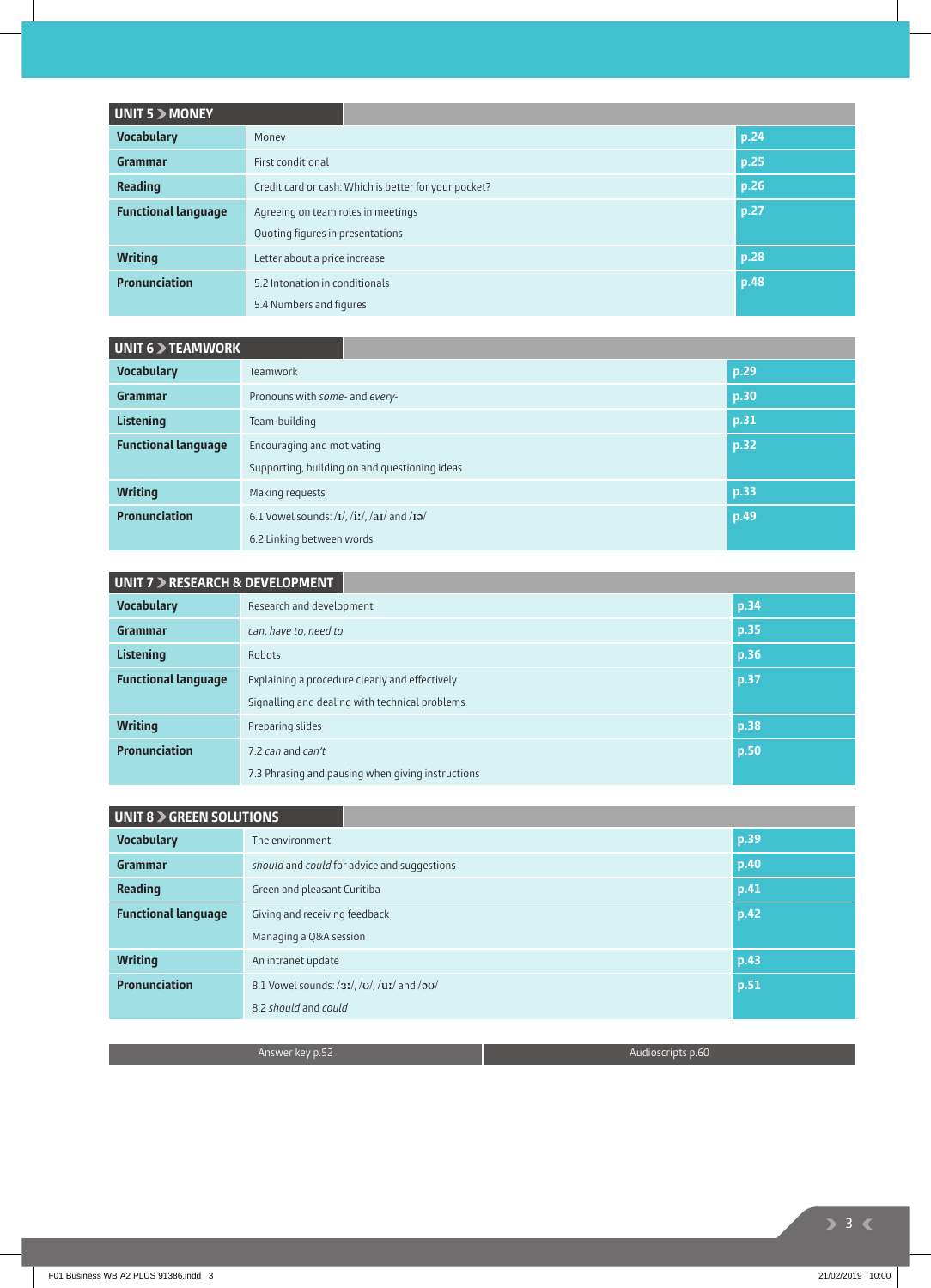**Travelling for work** 

## **Transport, accommodation and travel Vocabulary**

#### **1 Match the questions (1–8) with the answers (a–h).**

- **1** Is your flight on time?
- **2** Where are you staying when you go to Madrid?
- **3** How long will it take to get from Rome to Miami?
- **4** Are you going to hire a vehicle when you get there?
- **5** Our flight leaves in half an hour. Where do we go now?
- **6** What's his apartment like?
- **7** How did you get around when you were in the city?
- **8** What do you do when your flight is delayed?
- **a** I used a ridesharing app because public transport isn't great.
- **b** I think they said we have to go to gate three.
- **c** No, it's delayed by half an hour.
- **d** I have a meal or do a bit of shopping, then wait in the departure lounge.
- **e** I think it's a ten-hour flight.
- **f** I've got a reservation at a hotel in the centre.
- **g** It's really small, but it's in a great location, near all the shops.
- **h** No, we're going to use public transport.

#### **2 Complete the sentences with the words in the box.**

abroad arrival departure landing local long-haul short-haul take-off

- **1** I've never been to another country. This is my first trip
- **2** The *\_\_\_\_\_\_\_\_\_\_\_\_\_\_\_\_*\_\_ flight from Milan to Los Angeles takes almost fourteen hours.
- **3** We will arrive in Lisbon in about ten minutes. Please return to your seats for  $\_\_$
- **4** Pablo's \_\_\_\_\_\_\_\_\_\_\_\_\_\_\_\_\_ is at 10.30, so he needs to go to the airport now.
- **5** When you're on the plane, you can't get up or use the toilets during or landing.
- **6** Their \_\_\_\_\_\_\_\_\_\_\_\_\_\_\_\_\_\_\_\_\_\_ time was 9.30 but they were twenty minutes early, so they had to wait for me to pick them up.
- **7** When I travel abroad, I like to try the **food.**
- **8** It's a <u>flight from Rome to Naples</u>. I often go and come back the same day.

## **3 Choose the correct option in italics.**

- **1** Did you have a nice *abroad* / *stay* in New York?
- **2** Rita works in a *holiday* / *youth* resort near the beach.
- **3** Marco could only afford to stay in a *budget* / *business* hotel.
- **4** Tom always stays in a *rented* / *resort* apartment when he goes abroad.
- **5** The youth *hostel* / *apartment* was full of students from the USA.
- **6** The bed and *breakfast* / *budget* is cheaper than the hotel.
- **7** We're going to travel by *coach* / *plane* because our flight was cancelled.
- **8** Mr Tanaka would like to stay in a five-star *luxury / lounge* hotel during his visit.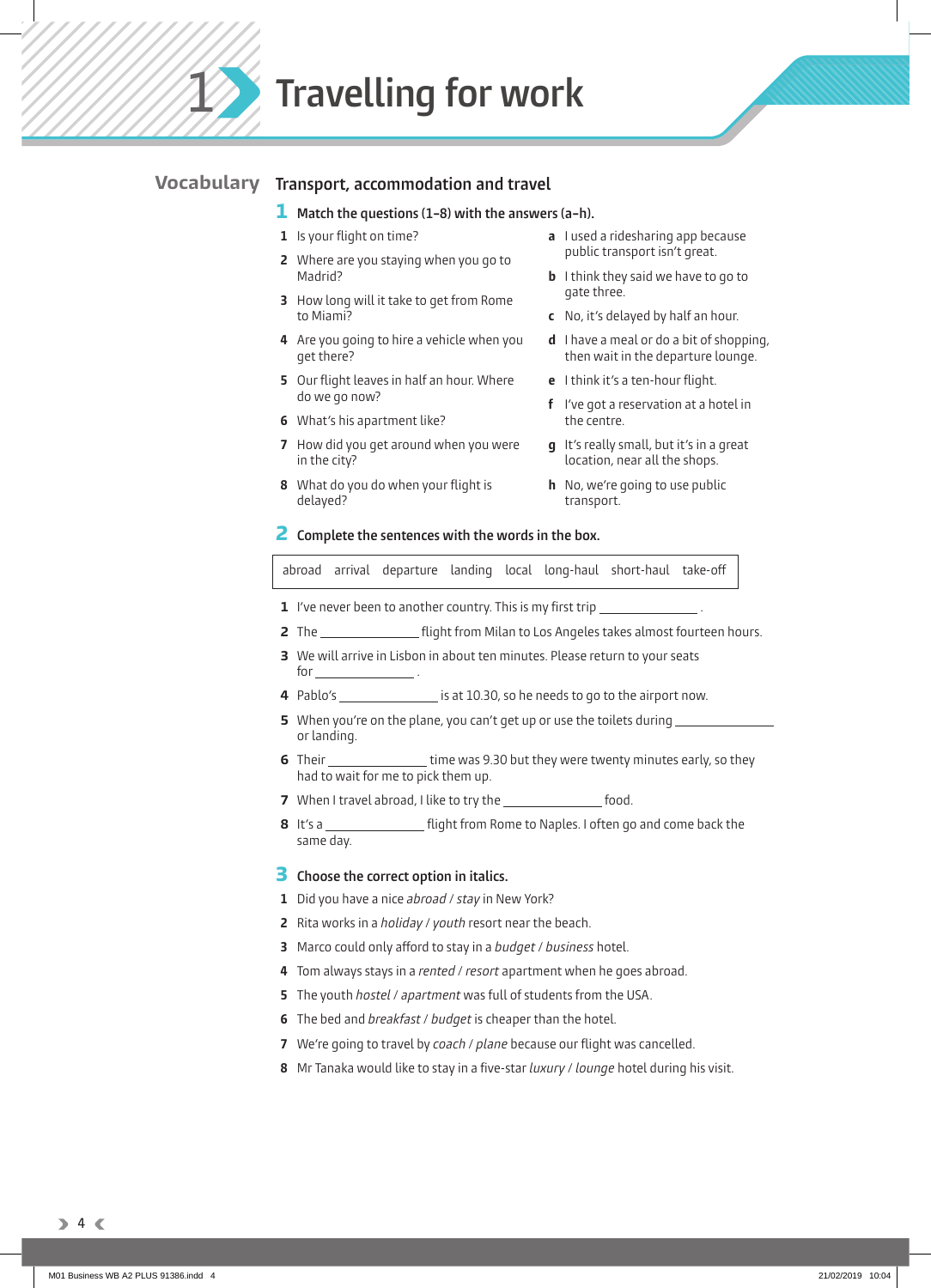## **Comparatives and superlatives Grammar**

## **1 Complete the table.**

|                | Adjective | Comparative | Superlative |
|----------------|-----------|-------------|-------------|
| $\mathbf{1}$   | hard      | harder      | the hardest |
| $\overline{2}$ | good      |             |             |
| 3              | small     |             |             |
| 4              | big       |             |             |
| 5              | expensive |             |             |
| 6              | easy      |             |             |
| $\overline{7}$ | fun       |             |             |
| 8              | cheap     |             |             |
| 9              | bad       |             |             |
| 10             | formal    |             |             |

## **2 Match the comparatives and superlatives (1–8) with their opposite meanings (a–h).**

| ×<br>٠<br>٧<br>۰,<br>× |
|------------------------|
|                        |

- **2** cheaper
- **3** less interesting
- **4** most exciting
- **5** less exciting
- **6** most popular
- **7** easier
- **8** better
- **a** more exciting
- **b** more expensive
- **c** worse
- **d** worst
- **e** more difficult
- **f** least exciting
- **g** least popular
- **h** more interesting
- **3 Complete the questions with the correct form of the word in brackets. Use** *than* **where necessary.**
- **1** Is your budget this year (small) last year?
- **2** What's \_\_\_\_\_\_\_\_\_\_\_\_\_\_\_\_(big) challenge when planning an event?
- **3** Do you think the red room is (good) the yellow room?
- 4 Are events like this one \_\_\_\_\_\_\_\_\_\_\_\_\_\_\_(easy) formal conferences?
- **5** Who is \_\_\_\_\_\_\_\_\_\_\_\_\_\_\_ (organised) employee in your company?
- **6** Which was (fun): the circus theme or the beach theme?
- **7** Of all these, which is (good) sound system?
- **8** Who's \_\_\_\_\_\_\_\_\_\_\_\_\_\_\_\_(important) guest at the event tonight?

## **4 Match the questions in Exercise 3 (1–8) with these answers (a–h).**

- **a** Yes, formal ones are harder. **b** This one. The sound is great, but it's the most expensive. **c** No, it's bigger. **d** Both were great, but the beach theme was probably more successful. **e** I think it's getting the best team for the job. **f** Mr Templeton. He's the Chief Executive. **g** Probably Chris. He's the most experienced, too.
- **h** No, I think it's worse.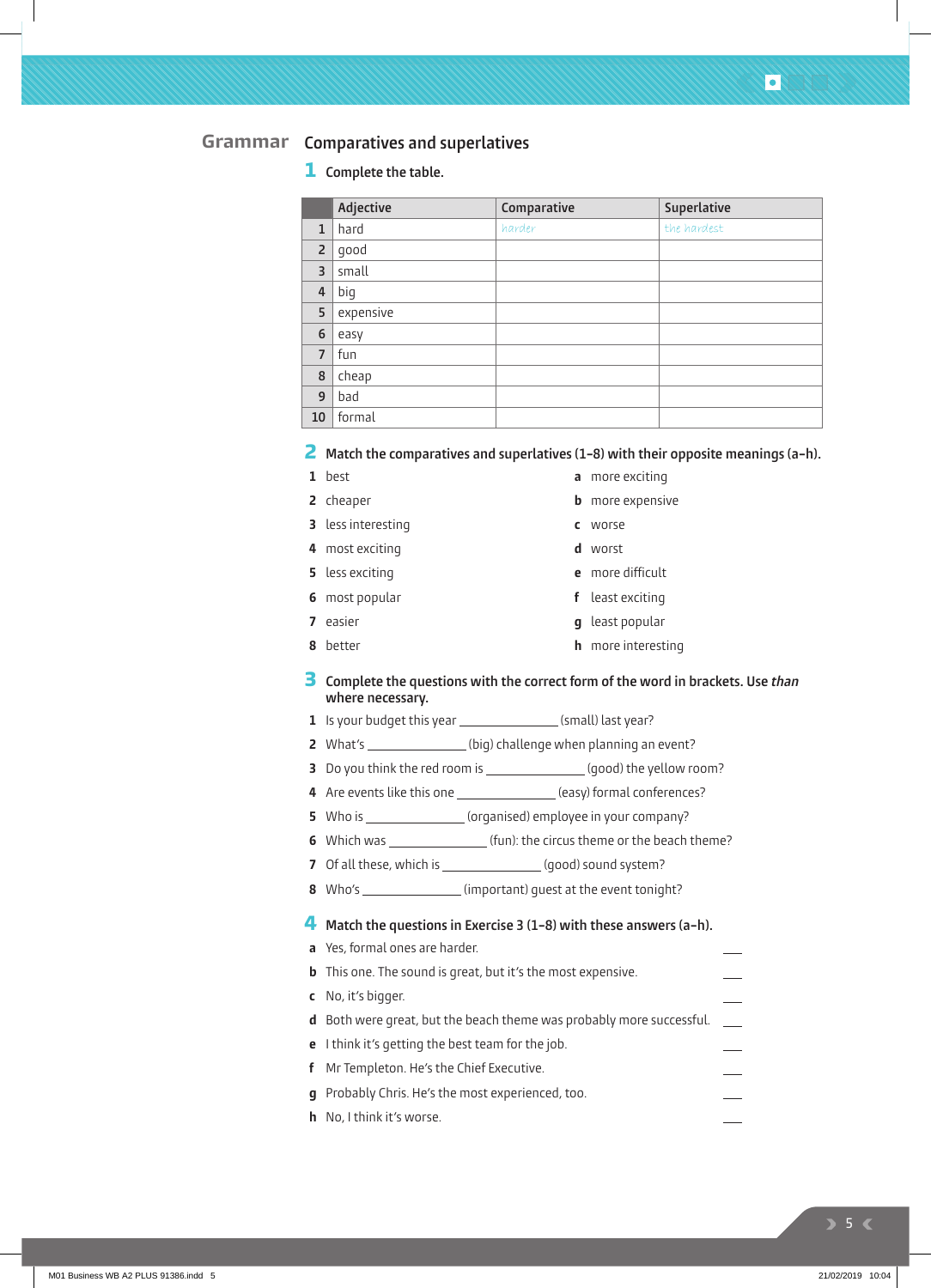$\bullet$   $\bullet$   $\bullet$ 

**Reading**

## Careers focus:

Dave Webster, Barnaby Kelly and Melissa Napier are Events Managers, but they got their jobs in different ways. Dave studied events management at university and then got a job with a company that organises conferences. He now manages a team of twenty. Barnaby left school and got an internship with a company that organises business dinners and events. After six months, they offered him a job. Following university, Melissa was a teacher for ten years before she decided to become a wedding planner. She did a part-time course in events management and now she has her own company.

So, is this the career for you, too? Are you organised? Do you pay attention to detail? Do you have good people skills? Can you manage a team and a budget? Are you good at schedules? Is your top priority client satisfaction? If your answer to all these questions is 'Yes', then a career in events management could be for you.

There are different types of jobs you can do as an Events Manager. You can work for an events management company or for a large corporation like a bank or even a charity. Companies like these have their own in-house planners who organise all their work events. Or you can work independently, as a freelance planner. Many wedding planners, for example, are self-employed, helping individuals rather than large corporations plan their parties and celebrations.

So, how do you become an Events Manager? Well, you could do a degree in events management at university or you could do a shorter course – part-time if you're working. You could also volunteer or get an internship with an events management company. Most internships are unpaid or very low paid, but it is still a good way of finding out if it's the job for you. Getting some experience will also look good on your CV and help you develop your career in the future.

If you're interested in learning more about a career in events management, please get in touch with Nigel Brians at events4careers.

#### **1 Read the article quickly. Complete the correct option to complete the title.**

- **a** Events management internships
- **b** Events management is it for you?
- **c** Study events management at university

## **2** Read the first paragraph again and answer the questions.

- **1** Who has a degree in events management?
- **2** Who doesn't have corporate clients?
- **3** Who didn't go to university?
- **4** Who had a career change?
- **5** Who is responsible for a group of employees?
- **6** Who is self-employed?
- **7** Who is an employee? ,
- **8** Who probably did unpaid work before getting a job?

## **3 Read the article again and decide if the sentences are** *true* **(T) or** *false* **(F).**

- **1** Big companies or corporations always use independent events management companies to plan their conferences.
- **2** You need a university degree to get a job in events management.
- **3** You can learn how to manage events on part-time courses.
- **4** Doing unpaid work for events planners is a good way of getting experience.
- **5** Most successful Event Managers work for a large corporation.
- **6** Interns at events management companies are never paid a salary.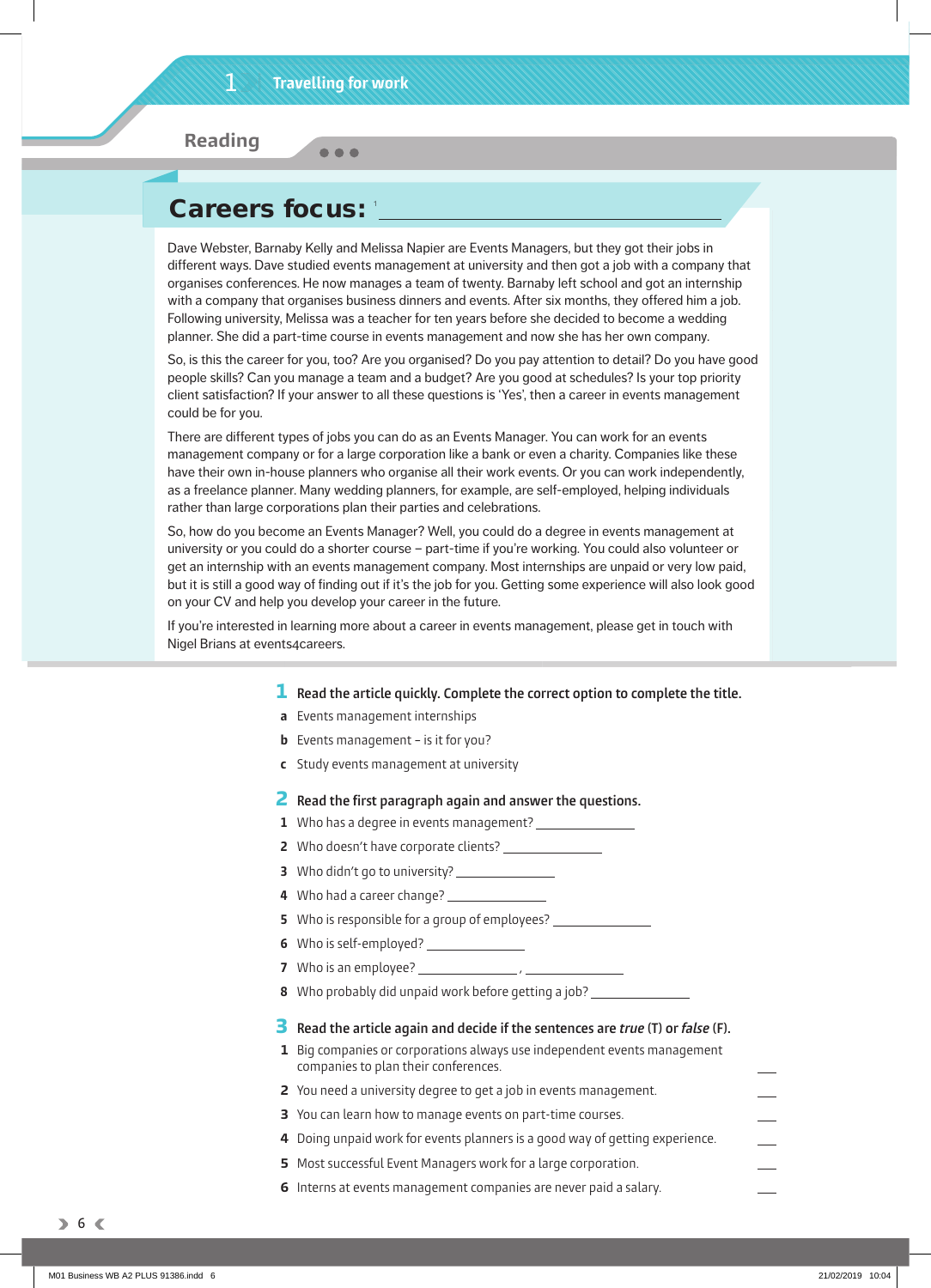## **Making small talk Functional 1 Complete the questions with the words in the box.** about (x2) come doing know live long prefer you 1 How \_\_\_\_\_\_\_\_\_\_\_\_\_\_\_\_\_ was your flight? **2** What are you **in Brussels? 3** What do you know Coimbra? **4** Do you Madrid? **5** Where do you from? **6** Where do you ? **7** What do you think \_\_\_\_\_\_\_\_\_\_\_\_\_\_\_\_\_\_\_ this café? **8** Which do you \_\_\_\_\_\_\_\_\_\_\_\_\_\_\_\_\_, Rome or Milan? **9** Do **know Vasily? 2 Match the answers (a–i) with the questions in Exercise 1 (1–9). a** Egypt. I was born in Cairo. **b** It's difficult to say. I like them both. **c** It was quick and easy – just over two hours. **d** No, I haven't met him yet. I'm going to meet him tomorrow. **e** I'm giving a presentation at a conference. **f** I like it. The coffee is good and the food is OK. **language**

**g** No, I've never been to Spain, but I'd like to visit. **h** In Toulouse. I've lived in France for a year.

**i** Well, I know it's a very old university city in Portugal.

## **Explaining and solving IT problems**

- **3A**  $\bigcirc$  1.01 Match 1-10 with a-j to complete the sentences and questions from a **conversation between Elena and Ahmed from the IT department. Listen and check.**
	- **1** I'm having problems with -
	- **2** I don't know how
	- **3** You need to go
	- **4** Can you try going
	- **5** I can't
	- **6** I'm having trouble
	- **7** Try
	- **8** I need to get a new
	- **9** How do I set up
	- **10** I'll do that
- **a** a new email account?
- **b** access the intranet.
- **c** your new password.
- **d** my new laptop.
- **e** for you.
- **f** to Print Settings.
- **g** email address.
- **h** to Settings again?
- **i** to connect to the network printer.
- **j** connecting to the internet.
- **Look at the sentences in Exercise 3A again. Mark them 'E' if they are explaining B a problem or 'S' if they are solving a problem.**